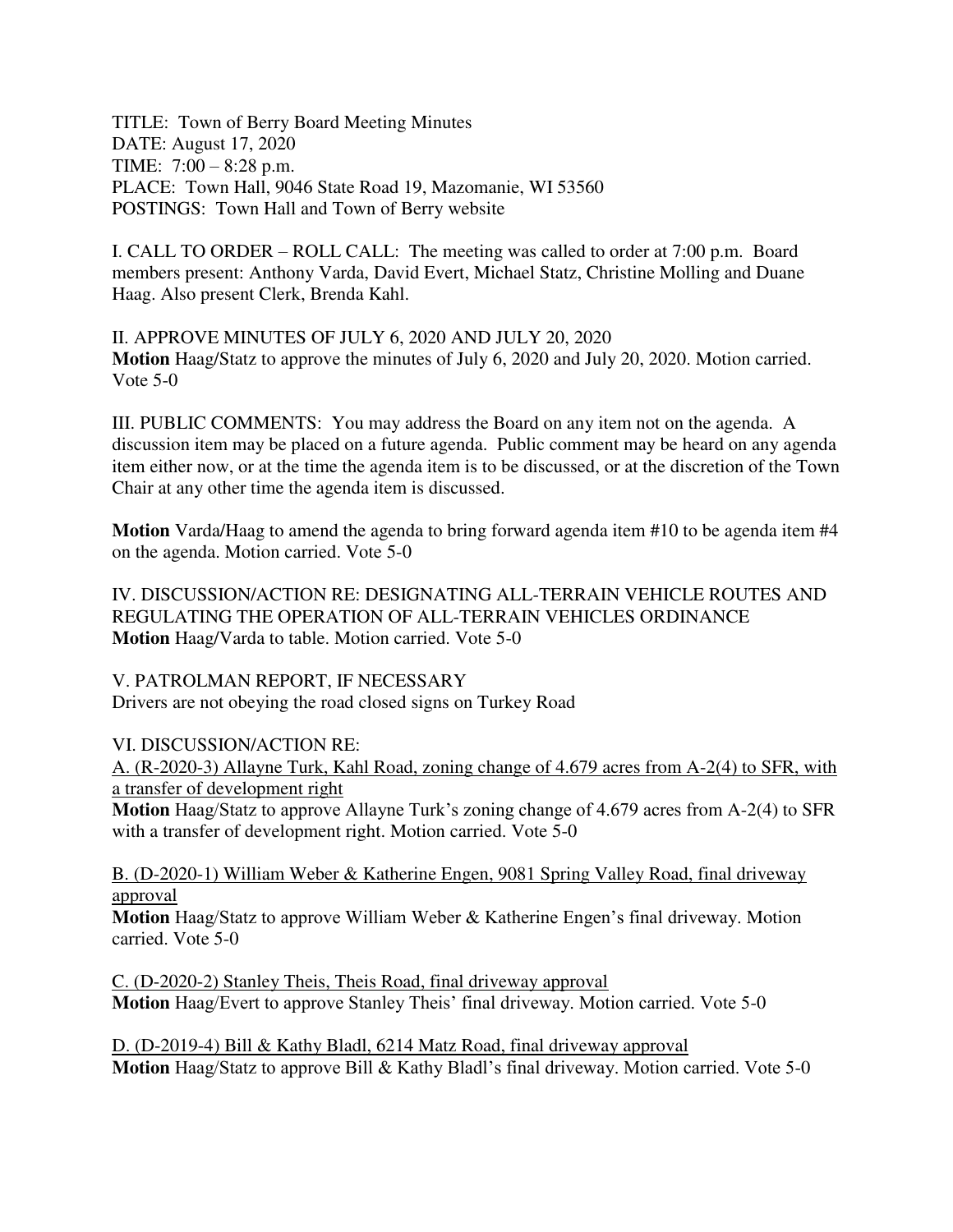E. (D-2018-3) Leonard & Brenda Ziegler, 5163 Enchanted Valley Road, final driveway approval **Motion** Haag/Evert to approve Leonard & Brenda Ziegler's final driveway approval. Motion carried. Vote 5-0

# VII. DISCUSSION/ACTION RE: AMENDMENTS TO THE TOWN OF BERRY ZONING **ORDINANCE**

A. Amending the text of the Town Zoning Ordinance Related to Variances **Motion** Varda/Evert to approve amending the text of the Town Zoning Ordinance Related to Variances. Motion carried. Vote 5-0

B. Amending the text of the Town Zoning Ordinance Related to Kennel Setbacks **Motion** Varda/Haag to approve amending the text of the Town Zoning Ordinance Related to Kennel Setbacks. Motion carried. Vote 5-0

VIII. DISCUSSION/ACTION RE: FORD DRIVE ODOR SITUATION **Motion** Haag/Statz to request the assistance of the sheriff department in further investigating the source and nature of the aroma. Motion carried. Vote 5-0

IX. DISCUSSION/ACTION RE: OUTSIDE CONSULTANTS OR A CHECK AND BALANCE SYSTEM FOR EQUIPMENT REPAIRS Discussion of process and procedures.

X. DISCUSSION/ACTION RE: REIMBURSEMENT OF INVOICES FOR REPAIRING THE DAMAGE TO HERING AND SCHERBEL ROAD

**Motion** Varda/Molling to put in a claim so can be submitted to the insurance companies for both Bowar and Austin. Motion failed. Vote 2-2. In favor: Varda & Molling. Opposed: Statz & Evert. Haag abstained.

### XI. DISCUSSION/ACTION RE: REVISING REGULATE STOPPING, STANDING OR PARKING OF VEHICLES ORDINANCE 300.15

**Motion** Varda/Haag to approve Revising Regulate Stopping, Standing or Parking of Vehicles Ordinance 300.15 by adding Scheele Road and Cowling Road. Motion carried. Vote 5-0

XII. DISCUSSION/ACTION RE: SET DATE FOR WORKING BUDGET MEETING **Motion** Varda/Haag to hold the working budget meeting on October 6, 2020 at 6:00 pm

# XIII. BUDGETARY MATTERS

A. Discussion/action re: Payment of bills

**Motion** Varda/Haag to approve the payment of bills, except check number 17572. Motion carried. Vote 5-0 Check numbers 17550-17571 & 17573-17592

**Motion** Varda/Statz to decline and negotiate with Lakeside International over the bill, check number 17572. Motion carried. Vote 5-0